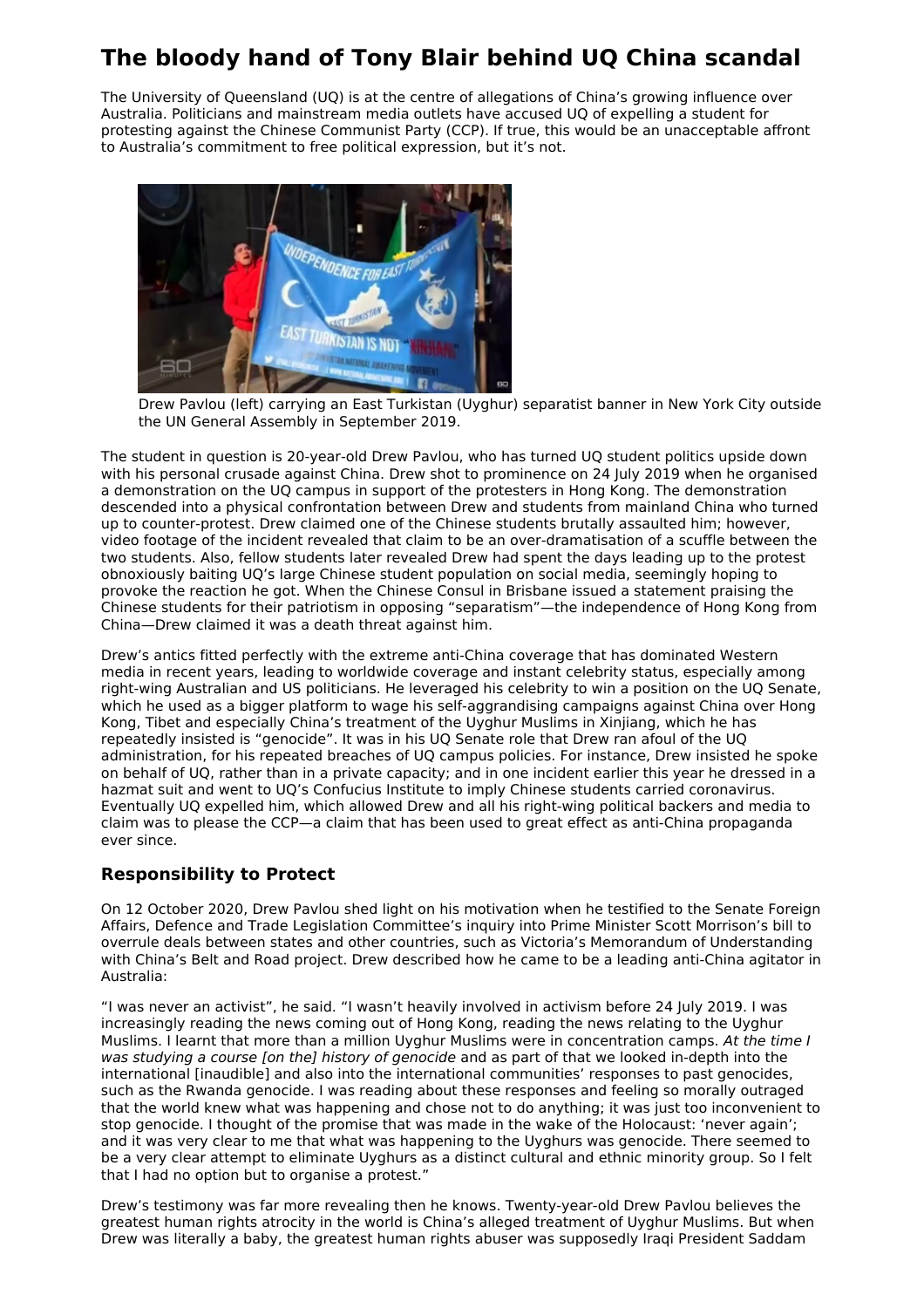Hussein. Saddam's alleged atrocities made the claims he threatened the world with weapons of mass destruction more believable, and justified an invasion that ultimately killed a million Iraqis. The principal architect of that invasion, even more so than the White House, was British Prime Minister Tony Blair, who since 1999 had pushed for a new doctrine of international law, the Responsibility to Protect (R2P), to replace the principle of national sovereignty that had been the cornerstone of international law since the 1648 Treaty of Westphalia. Blair constantly cited massacres of civilians in Rwanda in 1994 and Srebrenica, Bosnia in 1995 to demand the international community should intervene militarily in nations whose populations were at risk of human rights atrocities by their own governments.

While the USA, UK and Australia's official reason for invading Iraq was to disarm Saddam Hussein, when the failure to find WMDs proved that pretext had been a lie, the architect of that "sexed up" lie, Tony Blair, quickly moved to justify the invasion under his R2P doctrine—the invasion had removed a "monster". The same excuse later justified the 2011 US-UK-French intervention in Libya, with its disastrous consequences. Both the Iraq and Libya examples proved that allegations of human rights atrocities had been fabricated and exaggerated to justify an existing regime-change agenda; i.e. "human rights" was merely a pretext for war—the fatal flaw in the R2P doctrine.

Drew Pavlou's 2019 course on the history of genocide that so effectively shaped his world outlook was taught by Dr Kirril Shields of the Asia Pacific Centre for the Responsibility to Protect based at UQ, a university think tank dedicated to entrenching the Blair doctrine in international law. The bloody recent history of this doctrine shows that the issue is not whether Drew is sincere in his concern for Uyghur Muslims, but whether any of the wild claims he's been told are even true. Investigations by the Citizens Party and others have shown that, like Saddam's WMDs, they are not.

By Robert Barwick, Australian Alert Service 28 October 2020

## **The bloody Blair doctrine**

Excerpted from "Treaty of Westphalia vs. Responsibility to Protect", Almanac, AAS 9 January 2013

From the intervention in Kosovo in 1999, to the 2003 invasion of Iraq, Blair steeled the spines of US leaders, insisting that national sovereignty was a thing of the past. He asserted that the era of the nation-state ushered in with the 1648 Treaties of Westphalia, the series of agreements that ended the Thirty Years' War (1618- 1648)—was over.

In a 5 March 2004 speech justifying the invasion of Iraq, he laid this out explicitly. He said:

"Let me attempt an explanation of how my own thinking, as a political leader, has evolved during these past few years. Already, before September 11th the world's view of the justification of military action had been changing. The only clear case in international relations for armed intervention had been self-defence, response to aggression. But the notion of intervening on humanitarian grounds had been gaining currency. I set this out, following the Kosovo war, in a speech in Chicago in 1999, where I called for a doctrine of international community, where in certain clear circumstances, we do intervene, even though we are not directly threatened. .. So, for me, before September 11th, I was already reaching for a different philosophy in international relations from a traditional one that has held sway since the treaty of Westphalia in 1648; namely that a country's internal affairs are for it and you don't interfere unless it



Tony Blair

threatens you, or breaches a treaty, or triggers an obligation of alliance...."

Interestingly, in the 1999 Chicago speech he referred to, he couched the need to overturn "the principle of non-interference" in terms of *globalisation*. "[G]lobalisation is not just economic. It is also a political and security phenomenon," he said. Just as "we cannot refuse to participate in global markets if we wish to prosper", the same holds in regard to security. We are in a new world and need new rules for international cooperation. He thus pushed what he called a "new doctrine of international community."

Another figure who came out after 9/11 demanding the end of the Westphalian era was National Security Advisor and Secretary of State under Nixon and Ford, Henry Kissinger:

He wrote in the Fall 2002 NPQ magazine that, "The controversy about pre-emption ... At bottom it is a debate between the traditional notion of sovereignty of the nation-state as set forth in the Treaty of